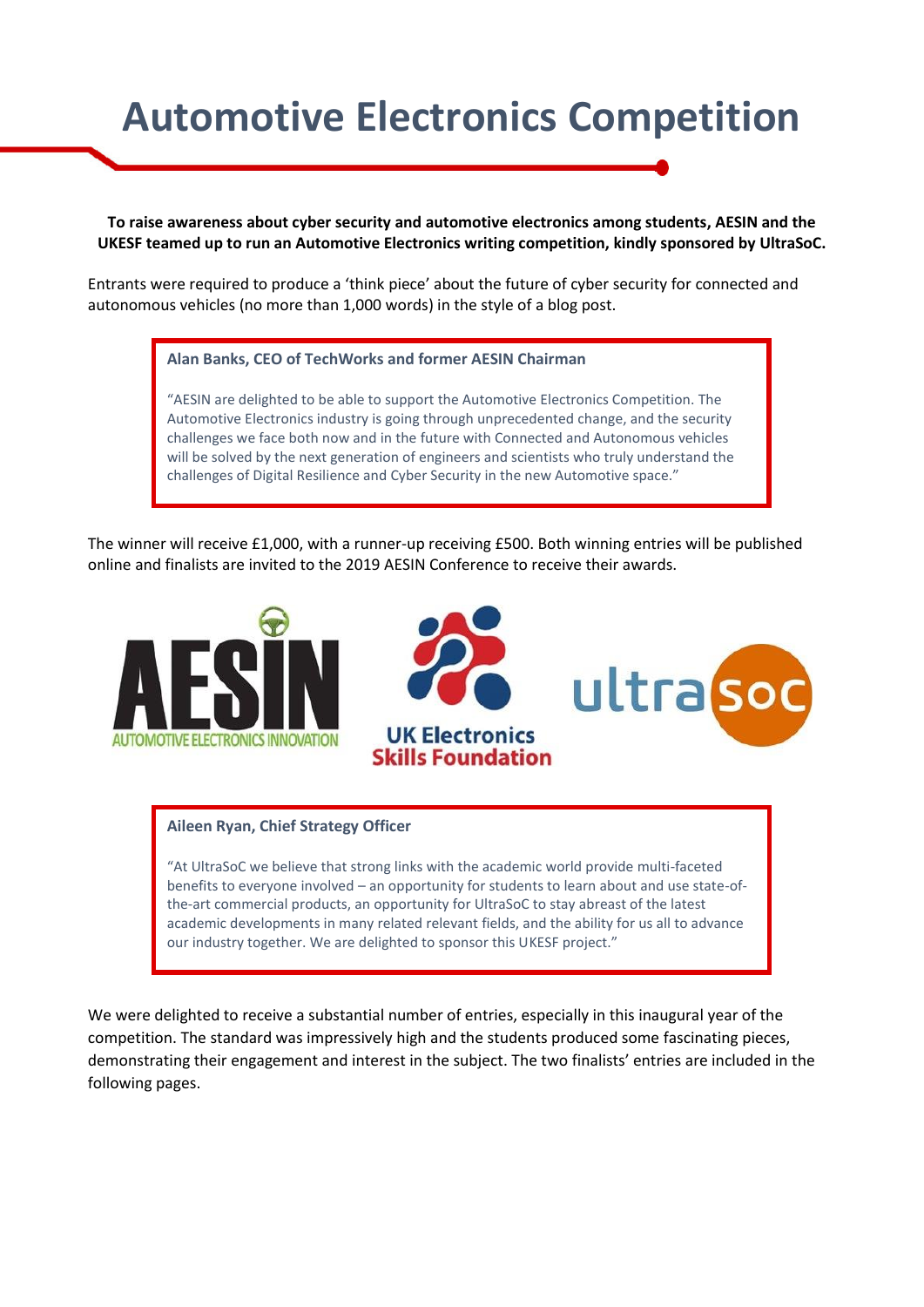# **Cyberattacks: Invisible Threats to the Eyes of Autonomous Vehicles**





You're on your way to work and your car suddenly starts to drive in an infinite loop around a roundabout. "Another One Bites the Dust" by Queen starts blasting out of the infotainment system. You've been hacked!

When I think about automotive cybersecurity, one of the first things that springs to mind is the movie scene from "Fast and Furious 8: The Fate of the Furious" where a hacker wreaks havoc in New York City by turning over 1000 cars into a swarm of "zombies". With many companies already trialling self-driving vehicles, how close are we to a safe and secure driverless future?

Before we dive into cybersecurity, let's take a quick look at how connected and autonomous vehicles (CAVs) work. For driverless cars to "see" the road, they *currently* rely on a combination of image sensors, LiDAR, radar and ultrasonic sensors. Using vehicle-to-everything communication (V2X), CAVs will be also able to make decisions using data from other vehicles, the infrastructure and the cloud. As vehicles become connected to smart cities, they will even be able to know what's happening three blocks away!

The Society of Automotive Engineers (SAE) has defined six levels of autonomy. At level 0, full human control is required; and at level 5, no human interaction would be needed in any situation. Over the past few years, companies like Waymo have released level 4 vehicles which are fully autonomous in geofenced areas.

Today, electronics accounts for around 40% of the value of a typical car. Each vehicle can usually have 100 to 150 electronic control units (ECUs). These controllers are interconnected via the CAN (controller area network) bus which can be easily accessed from the OBD-II (on-board diagnostics) port. Although advanced driver assistance systems (ADAS) can make driving safer, the addition of every new feature brings more attack surfaces for hackers to play with.

In 2015, two researchers exploited a "zero-day vulnerability" (an unknown weakness) in the entertainment system of a Jeep to take full control of the vehicle from a remote location. By spoofing level 1 and level 2 ADAS features such as cruise control and self-parking, they were able to control both the speed and the steering of the vehicle on the motorway. Then, they carried out an even more sophisticated attack from inside the vehicle using the OBD-II port. Fortunately, most successful automotive cyberattacks to date have been ethical "white hat" attacks rather than malicious "black hat" attacks.

A lot of work in cybersecurity revolves around protecting the processor. However, researchers have shown that automotive sensors can easily be spoofed using fake data. As a UKESF scholar sponsored by ON Semiconductor, I spent a lot of my summer investigating different ways to mitigate the cyber threat against automotive sensors. I learned that forgetting to protect sensors on a driverless vehicle is like locking all the doors but leaving the windows open for hackers to crawl through.

You know that hackers can do a lot with the data in your mobile phone. Now imagine what they could do with your car – a mobile data centre with you in it! In comparison to mobile phones, autonomous vehicles have additional safety risks; a myriad of ECUs and sensors that are not localised; and a longer lifecycle. Most importantly, they will be connected to everything around you.

With so many companies developing solutions for autonomous vehicles, a chain of trust must be created across the whole supply network. From the semiconductor and software companies to the Tier 1 suppliers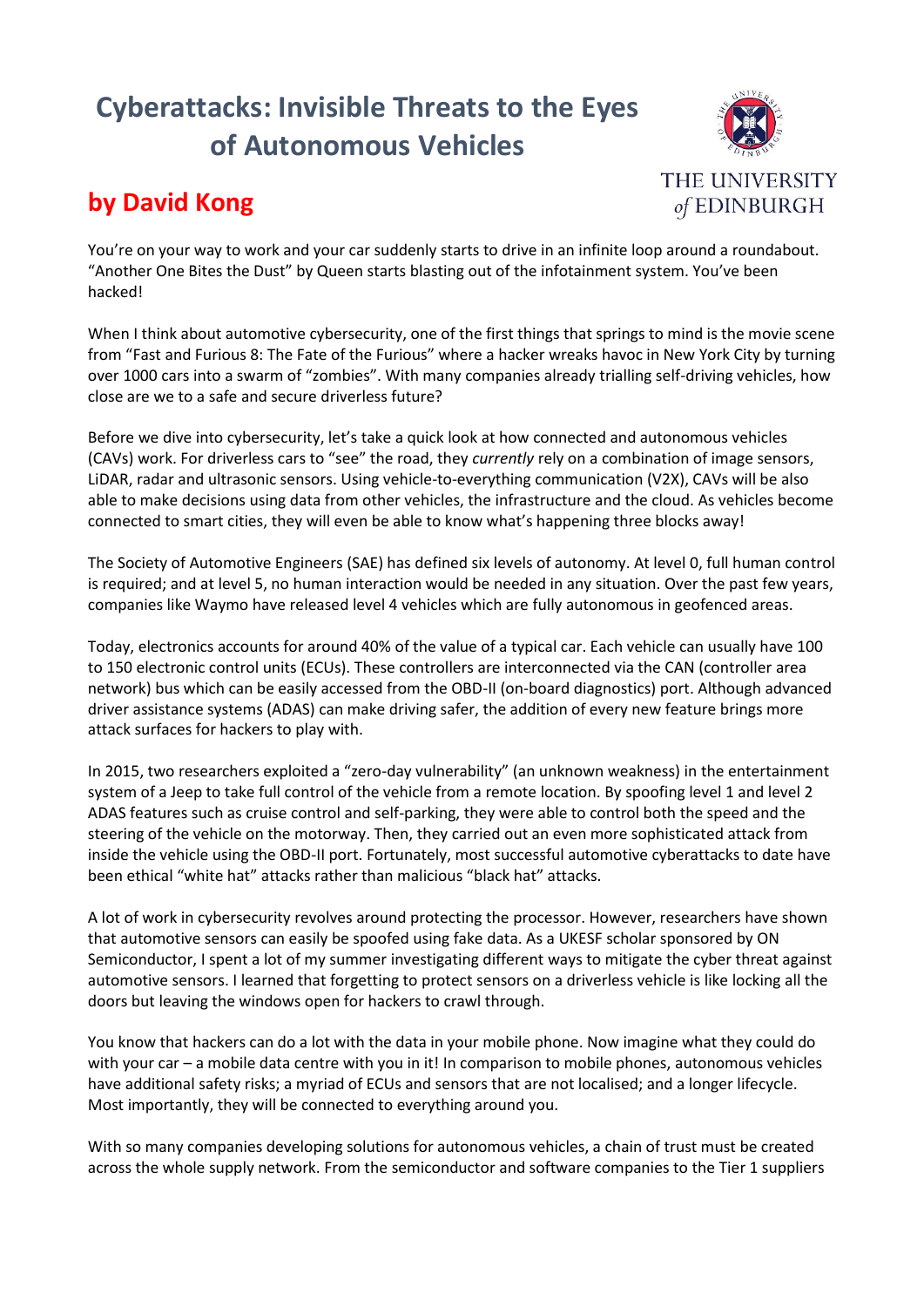and the OEMs (Original Equipment Manufacturers), everyone must work together to make the whole ecosystem cyber-resistant.

In the future, it is likely that cybersecurity will underpin functional safety. The ISO 26262 functional safety standard is very important for the design of electronic and electrical systems in the automotive industry. This ensures that vehicles remain safe if any faults or failures occur. Up to this point, there has not been a formal standard for automotive cybersecurity and the upcoming ISO/SAE 21434 standard is a chance to get things right.

Although the recent explosions in technologies such as the Internet of Things (IOT), 5G, artificial intelligence (AI), cloud computing, edge computing and data science have brought autonomous vehicles closer to reality, they have also made cybersecurity more challenging. For example, if hackers begin to use adversarial machine learning algorithms to attack CAVs, the battle against cybercrime could become a war between defensive AI and offensive AI – like the fight between Jarvis and Ultron in "Avengers: Age of Ultron".

After so much talk about hacking, you're probably wondering how realistic the scene in Fast and Furious is. The good news is that it would be impossible for such a complicated attack to be carried out by one hacker in such a short amount of time. However, researchers at Georgia Institute of Technology have shown that hackers would only need to control a small number of autonomous vehicles to cause chaos. By simulating an attack on the streets of Manhattan, they found that if only 40% of cars were CAVs, only half of them would need to be hacked to cause gridlock. At rush hour, hacking only 1 in 10 of all cars would completely block the emergency services.

As engineers and scientists, we often find ways to turn science fiction into reality. However, from a cybersecurity perspective, it is our role to ensure that the scene from Fast and Furious can never happen in real life. Before driverless vehicles become mainstream, we must work together to ensure that countermeasures are in place to detect hackers, prevent cyberattacks and keep people safe. Just as sensors have allowed us to see things that human eyes would not; it is our responsibility to protect autonomous vehicles from invisible threats to their eyes.

It is estimated that CAVs could bring the UK economy an annual boost of £62 billion by 2030. What an exciting time to be working in the automotive electronics industry!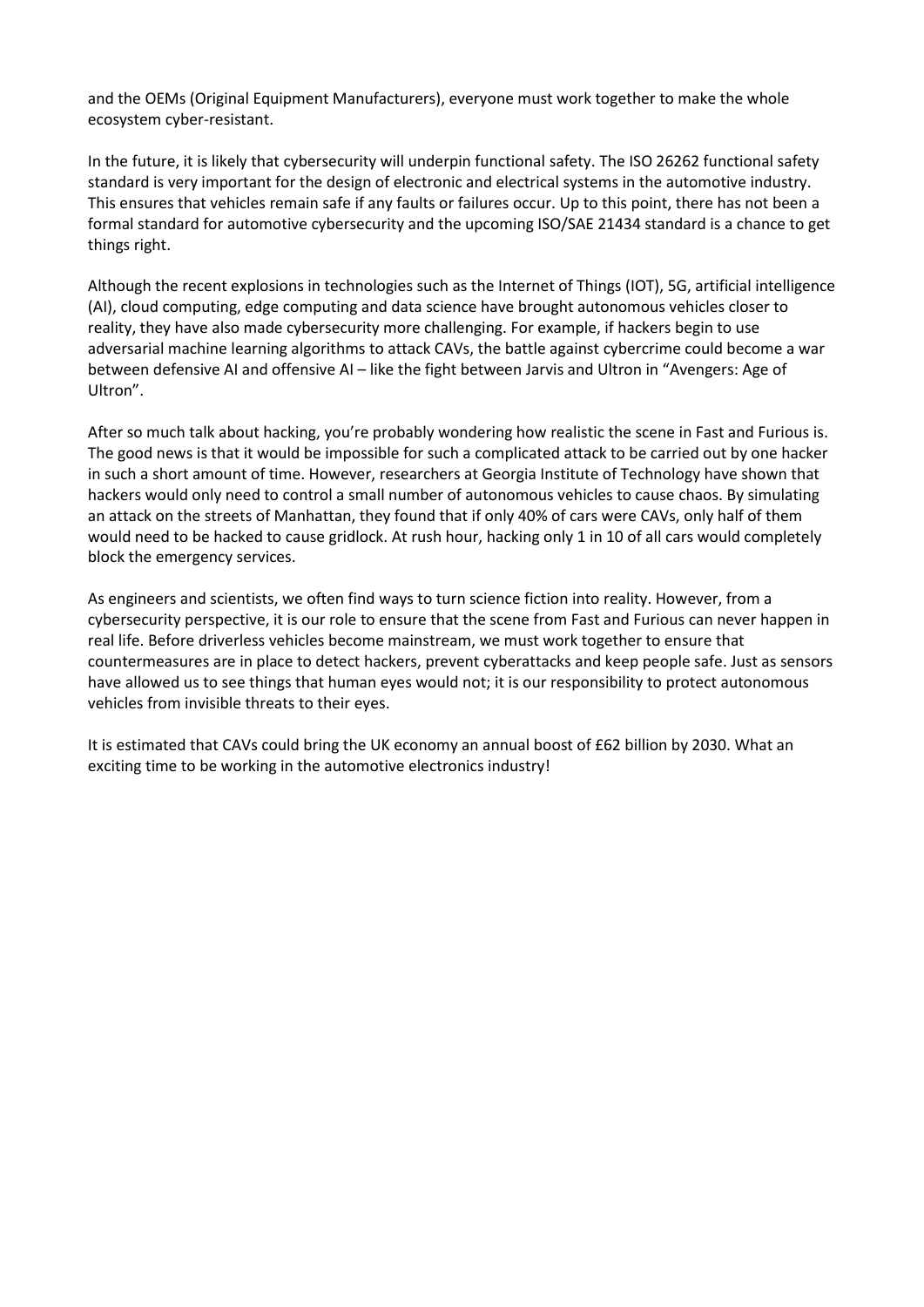### **Safety Net: Working to Protect Passengers**

### **by James Leyland**

# THE UNIVERSITY of York

In modern vehicles there is an unrivalled amount of data being collected about them as they run all the time. From the millage being clocked up on an engine, to the degree to which a panel flexes and the GPS location, sensors are everywhere collected and storing. In the future there will be more of this, to the point

that vehicles will be able to reliably and safely pilot themselves. Cars will be able to collect more data on themselves to prevent hardware causing incidents as well as their surroundings – working as a collective to better maintain flows of traffic for example. As for automated vehicles, the more sensors that there are around, the more eyes they have to respond to their surroundings. Smarter algorithms, developed through modern research into data mining, along with more sensors will lead to safer vehicles all round.

More data does however mean more to protect…



*Where will the next vehicle take you? Ellesmere Port train station. Photo taken by James Leyland.*

The magnitude of the data collected means that everything from storage to transmission needs to be secure. In the future there will be a network of all vehicles, each contributing their local data. The integrity of the data as well as the integrity of each sensor in the system is very important. On the other side of the coin is the user – a huge security issue. Primarily there's accessing the car, where the user has a key or password which can be obtained by someone else. I was lucky enough to be in shown new technology for facial recognition and analysis while working over this summer from OMRON which is capable of telling the age, sex, where the user is looking and the approximate emotional state of the person in front of it – something that could be perfect for this kind of use.

However, there is also the fact that the user can access the vehicles system through various means; in cars the centre console allows access to all kinds of settings and data, something that can easily be exploited. These security holes will become more and more prevalent as the amount of data collected and processed increases.

Firstly, data generation/collection must be secured to ensure that the data being transmitted into the system, or network, is reliable and trustworthy. If false or corrupt data is used in analysis by a vehicle or network of vehicles, there could be very dangerous outcomes. I feel that the only real way to address this is by having sensors that are certified by the government by meeting a certain standard.

Next there is the transmission of the data, especially should roads become huge networks to allow selfdriving and smart vehicles to use them. I think that the best solution that could be put forward here is a new protocol specifically for vehicles that is heavily encrypted and has unique identification stamps for each sensor and vehicle that data comes from – allowing maximum traceability. Its very important to have traceability for something like this and identification of each device included in the network means that false devices for stealing data or even cheaply made counterfeit devices that could cause hazards on the road, can be detected, ignored and traced.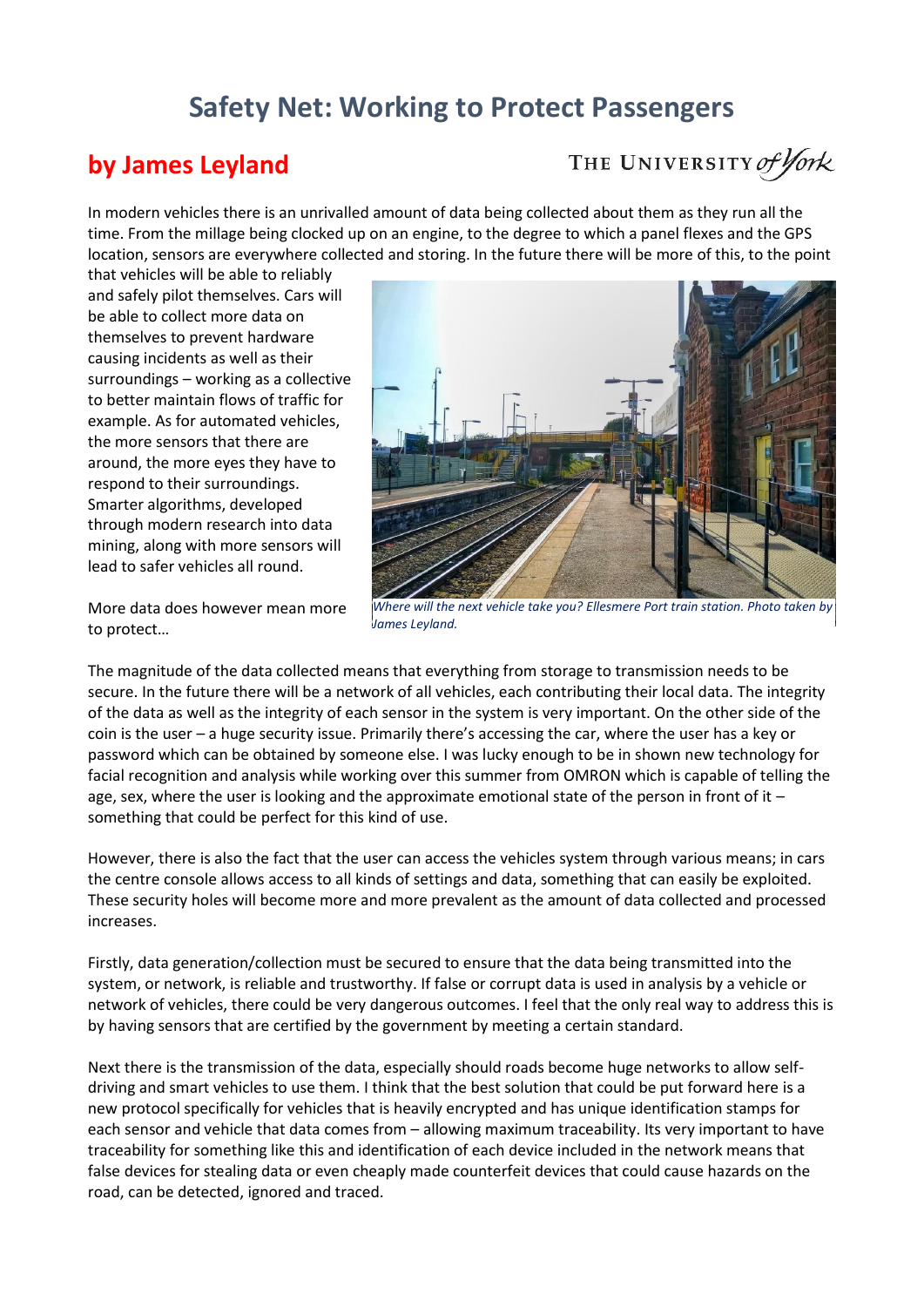Finally, there is storage of data. The data that is collected needs storing somewhere physically away from people tampering with it and safe from hackers etc. Eliminating access, for example in cars currently, through centre consoles will prevent accessing data being simple. But also hiding the memory devices means that the chips can't be pulled, cloned or wired to do other, potentially malicious, things. Now, having the data on a device that wipes itself and sends an alert when its being tampered with would be a good start. However, all data could easily be lost for a vehicle and it would then have to go about rebuilding itself. Like a large system, periodic backups would be a good idea – and easy to do since the data is constantly broadcast to create an image of the road to other vehicles.

In my opinion, smart vehicles and self-driving vehicles being on the same roads will require moderation – just as a network is moderated by IT staff in any sizeable company. Having a department that monitors the dataflow between vehicles, similar to the role of ATC in airports however will much less interaction with the

system, means that there is always a person in control of what is going on and should something be predicted to be about to happen, there is someone watching who can override what is going on. This idea stems from the fact that people are sceptical of giving up control of a vehicle entirely to a computer – hence train drivers and having manual controls in self driving cars so that a human user can override and take back control of the vehicle. I feel that having this body that watches over the network and can stop accidents that might occur from multiple analysis points will happen. Due to the multiple vehicles each giving their perspective, even if not all of them predict an incident, someone can look over it and make decisions to prevent incidents. They can also maintain a store of the data, so that it can be reviewed after incidents but also, should a vehicle need its history restoring from previous backup, they can identify it from the very specific identification stamps in the universal protocol and feed data back to that device through the network.



*No Matter what type of vehicle, I think that they'll all just be network nodes with different properties – all collecting data for the same reasons. Photo taken by James Leyland.*

Obviously, there is some data that will need to be accessible by the user, such as speed and general diagnostic information. There are things implemented to only allow garages to access certain data, such as having expensive diagnostic computers and uniquely shaped connectors, which work for now, but the data will have to be secured to more extremes because all data is valuable and there will be much more of it.